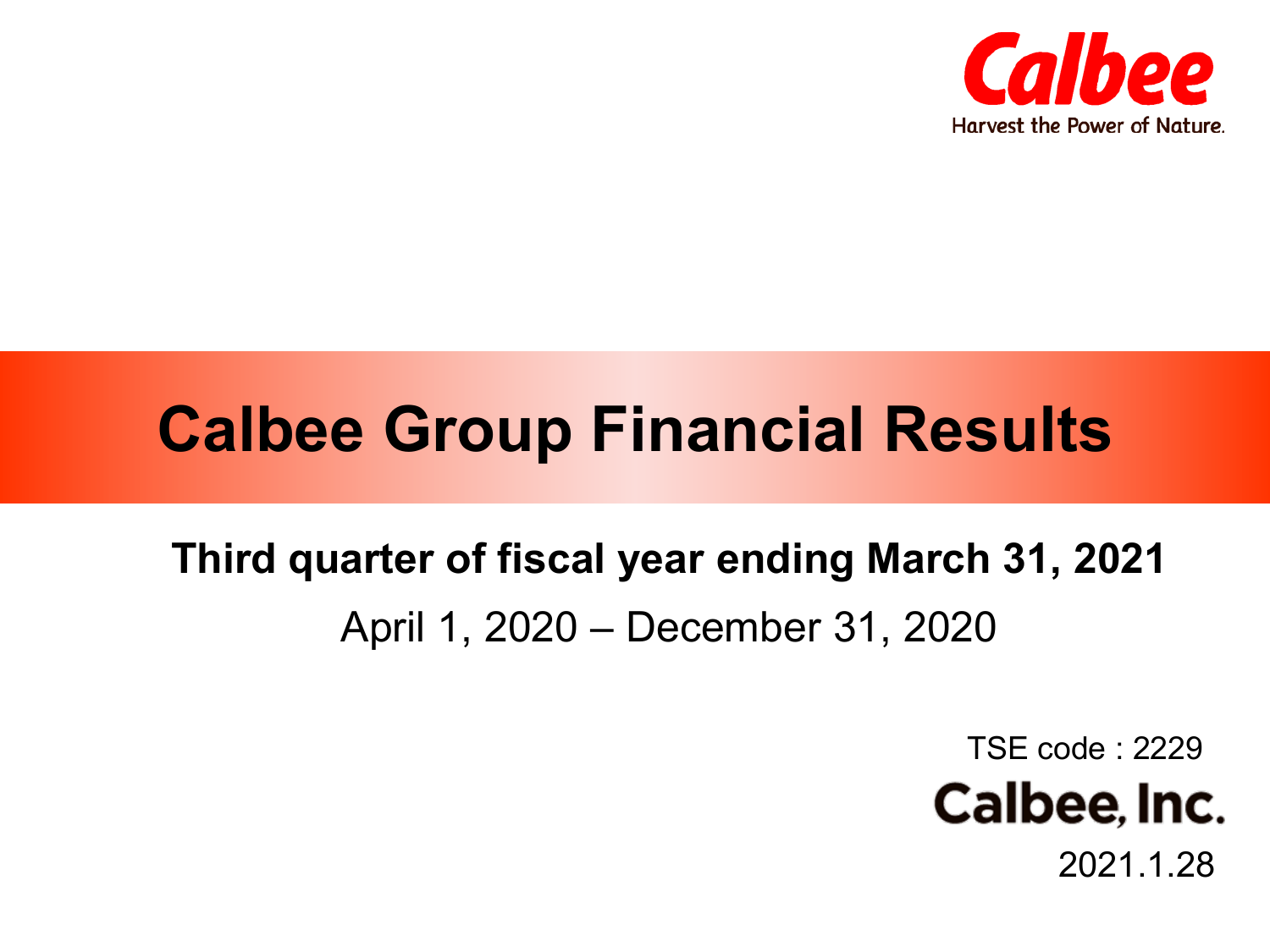

### **Summary vs. last fiscal year (3 months)**

■ Sales: (Domestic) Decrease in existing business excluding Potato Kaitsuka on lower sales of gift snack items

(Overseas) Increases in all four key regions

■ **Operating profit:** Continued to rise on effect higher sales and cost reduction in overseas business

|                                                  | FY2021/3 Q3<br>(3 months) |                               | <b>Change</b><br>(YoY)   |                  | FY2021/3 Q3<br>(9 months)     |                    |
|--------------------------------------------------|---------------------------|-------------------------------|--------------------------|------------------|-------------------------------|--------------------|
|                                                  | (billion yen)             | Ratio to net<br>sales $(\% )$ | (% )                     | (billion yen)    | Ratio to net<br>sales $(\% )$ | (% )               |
| <b>Net sales</b>                                 | 70.3                      | 100.0                         | $+5.1$                   | 201.2            | 100.0                         | $+4.7$             |
| <b>Domestic</b><br>(Domestic existing business)  | 56.8<br>(54.7)            | 80.8                          | $+2.1$<br>$(-1.7)$       | 161.0<br>(156.2) | 80.0                          | $+1.5$<br>$(-1.6)$ |
| <b>Overseas</b>                                  | 13.5                      | 19.2                          | $+19.8$                  | 40.2             | 20.0                          | $+20.3$            |
| <b>Operating profit</b>                          | 8.8                       | 12.6                          | $+2.4$                   | 21.8             | 10.9                          | $-0.2$             |
| <b>Domestic</b>                                  | 8.1                       | 14.3                          | $-4.5$                   | 19.5             | 12.1                          | $-7.6$             |
| <b>Overseas</b>                                  | 0.7                       | 5.1                           | $+600.6$                 | 2.3              | 5.8                           | $+206.7$           |
| <b>Ordinary profit</b>                           | 8.7                       | 12.3                          | $-3.3$                   | 21.4             | 10.6                          | $-1.7$             |
| <b>Extraordinary income/loss</b>                 | $-0.1$                    |                               | $\overline{\phantom{a}}$ | $-0.2$           |                               | ÷                  |
| Profit attributable to non-controlling interests | $-0.1$                    |                               | $\overline{\phantom{a}}$ | $-0.5$           |                               | ÷                  |
| Net profit <sup>*</sup>                          | 5.8                       | 8.3                           | $-0.6$                   | 14.0             | 7.0                           | $-4.3$             |

\*Profit attributable to owners of parent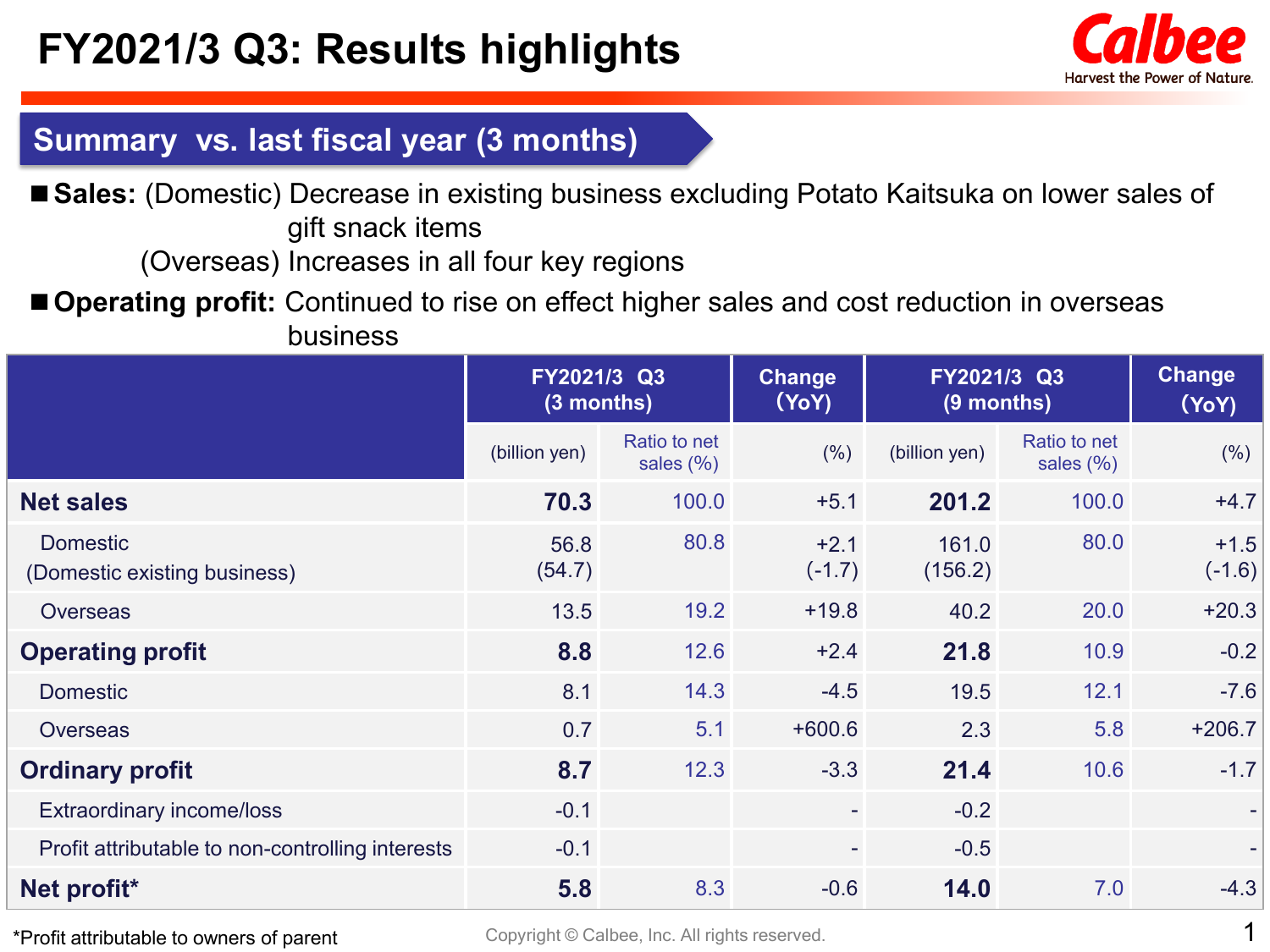



### **<Domestic>**

• **Gift snack items:** Significant decrease in sales of products such as *Jaga Pokkuru*

continued (effect of Go-To-Travel campaigns was limited)

- **Snacks (general channels):** Turned profitable on resumption of sales of *Potato Chips*
- **Cereals:** Nesting demand calmed
- **Expenses:** Continued to reduce in sales promotions and control expenses including travelling and commuting

# **<Overseas>**

Proactively invested in selling costs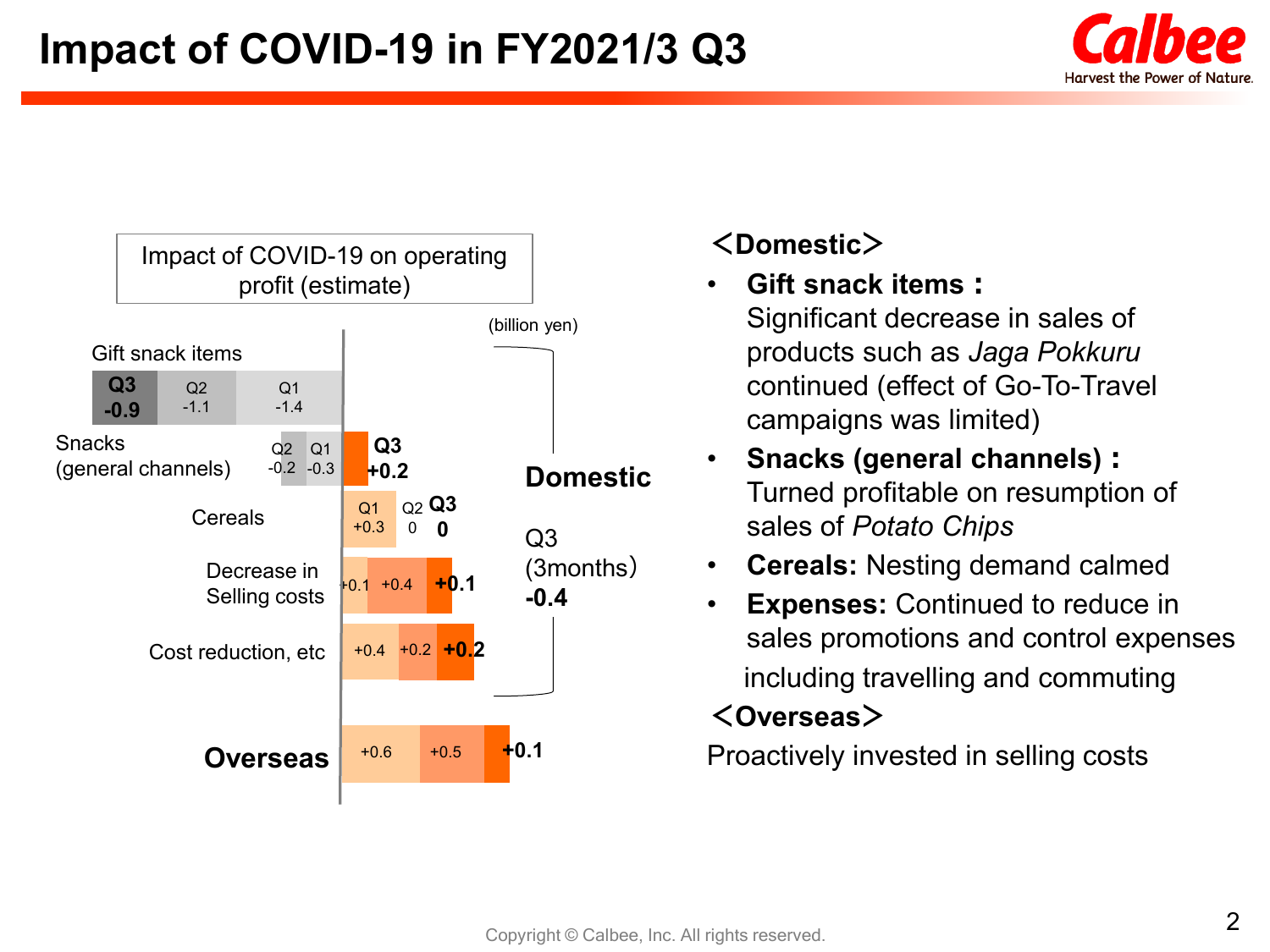

## **Summary vs. revised plan (as of the Q2)**

*Potato Chips* were strong domestically, and both net sales and operating profit exceeded the revised plan

(Billion yen)

|                         | <b>FY'21/3</b><br><b>Target</b><br><b>Full year</b><br>(Revised<br>plan <sup>*</sup> ) | FY'21/3 Q3<br><b>Revised plan</b><br><b>based Target</b><br>(3 months) | FY'21/3 Q3<br><b>Results</b><br>(3 months) | vs.revised plan<br><b>Change(YoY)</b> | vs.revised plan<br><b>Ratio</b> |
|-------------------------|----------------------------------------------------------------------------------------|------------------------------------------------------------------------|--------------------------------------------|---------------------------------------|---------------------------------|
| <b>Net sales</b>        | 265.0                                                                                  | 69.1                                                                   | 70.3                                       | $+1.2$                                | 101.7%                          |
| <b>Domestic</b>         | 211.1                                                                                  | 55.1                                                                   | 56.8                                       | $+1.7$                                |                                 |
| <b>Overseas</b>         | 53.9                                                                                   | 14.0                                                                   | 13.5                                       | $-0.5$                                |                                 |
| <b>Operating profit</b> | 26.5                                                                                   | 7.7                                                                    | 8.8                                        | $+1.2$                                | 115.0%                          |
| <b>Domestic</b>         | 23.9                                                                                   | 7.2                                                                    | 8.1                                        | $+1.0$                                |                                 |
| <b>Overseas</b>         | 2.6                                                                                    | 0.5                                                                    | 0.7                                        | $+0.2$                                |                                 |

\* Revised plan as of Q2 of FY 2021/3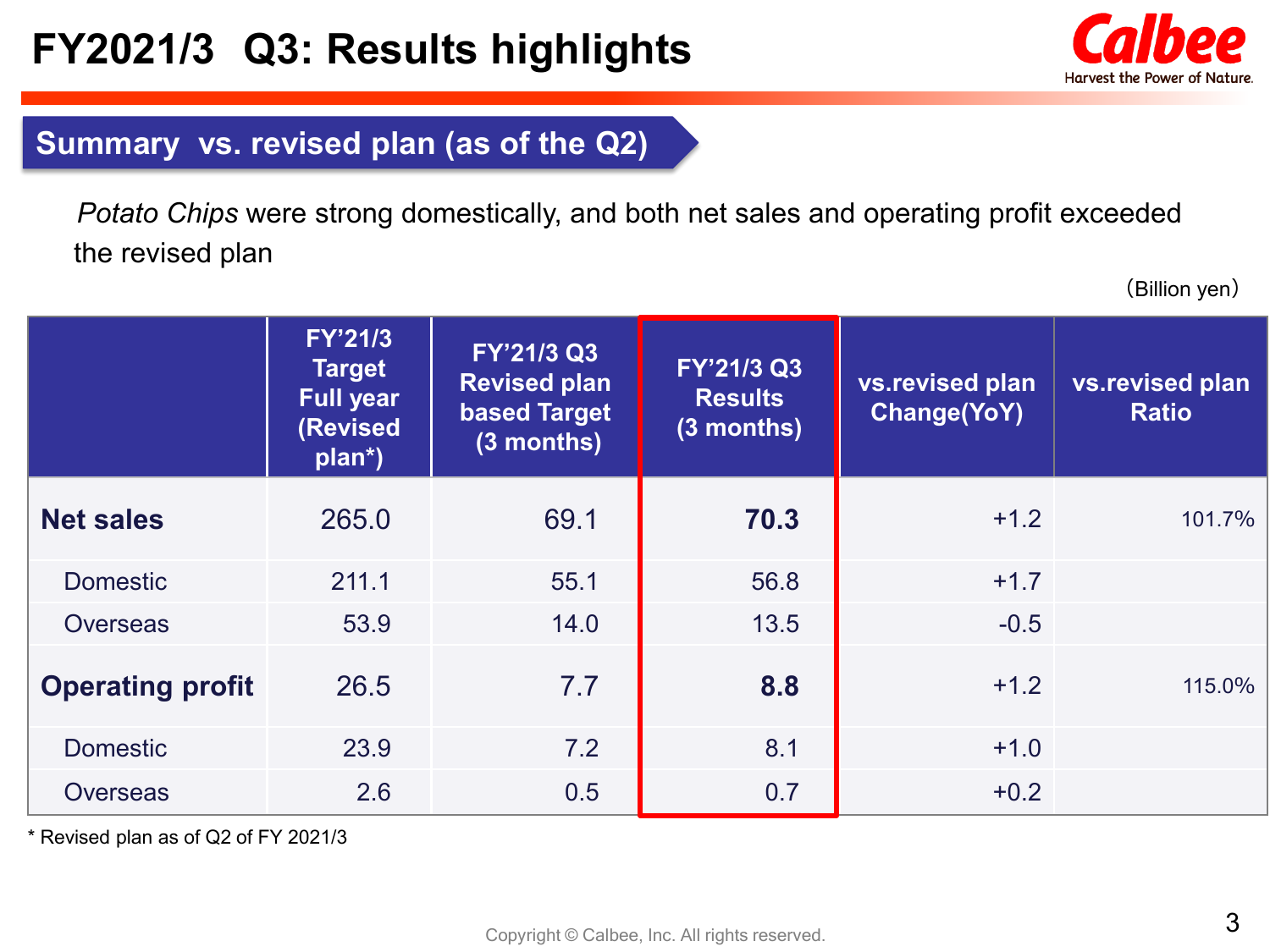# **FY2021/3 Q3: Domestic business**



| (Billion yen)                                                                           |                                                          |                                     |           |                        |                    |        |                        |          |  |
|-----------------------------------------------------------------------------------------|----------------------------------------------------------|-------------------------------------|-----------|------------------------|--------------------|--------|------------------------|----------|--|
|                                                                                         |                                                          |                                     |           | FY2021/3 Q3            |                    |        |                        |          |  |
|                                                                                         |                                                          |                                     | (3months) |                        | Change(YoY)        |        | Change(YoY)            |          |  |
| <b>Domestic net sales</b>                                                               |                                                          | 56.8                                | $+1.2$    | $+2.1%$                | 161.0              | $+2.3$ | $+1.5%$                |          |  |
| <b>Snacks</b>                                                                           |                                                          | 47.2                                | $-1.1$    | $-2.4%$                | 132.0              | $-5.6$ | $-4.0%$                |          |  |
|                                                                                         |                                                          | <b>Potato Chips</b>                 | 24.4      | $+1.1$                 | $+4.6%$            | 65.4   | $+1.7$                 | $+2.7%$  |  |
|                                                                                         |                                                          | Jagarico                            | 9.0       | $-0.5$                 | $-5.4%$            | 25.6   | $-2.5$                 | $-9.0%$  |  |
|                                                                                         | By products                                              | Jaga Pokkuru                        | 0.6       | $-0.8$                 | $-57.1%$           | 1.3    | $-3.1$                 | $-70.4%$ |  |
|                                                                                         |                                                          | Other snacks than<br>that above     | 13.3      | $-0.9$                 | $-6.2%$            | 39.8   | $-1.7$                 | $-4.1%$  |  |
|                                                                                         | By channels                                              | <b>Snacks</b><br>(general channels) | 45.6      | $+0.5$                 | $+1.2%$            | 128.6  | $+0.9$                 | $+0.7%$  |  |
|                                                                                         |                                                          | <b>Gift snack items</b>             | 1.6       | $-1.7$                 | $-50.5%$           | 3.4    | $-6.5$                 | $-65.5%$ |  |
|                                                                                         | <b>Cereals</b>                                           |                                     | 6.3       | $+0.3$                 | $+4.7%$            | 21.6   | $+3.0$                 | $+16.1%$ |  |
|                                                                                         |                                                          | (for domestic consumption)          | 5.5       | $+0.2$                 | $+3.1%$            | 19.3   | $+2.1$                 | $+12.2%$ |  |
|                                                                                         | (for overseas consumption<br>included in domestic sales) |                                     | 0.8       | $+0.1$                 | $+17.3%$           | 2.3    | $+0.9$                 | $+65.0%$ |  |
| <b>Other domestic foods</b><br>(Sweet potatoes, Potatoes)<br>*Including Potato Kaitsuka |                                                          | 2.6                                 | $+2.1$    | +482.1%                | 6.2                | $+5.1$ | +486.1%                |          |  |
| <b>Domestic operating profit</b><br>(Operating margin)                                  |                                                          | 8.1<br>$(14.3\%)$                   | $-0.4$    | $-4.5%$<br>$(-1.0pts)$ | 19.5<br>$(12.1\%)$ | $-1.6$ | $-7.6%$<br>$(-1.2pts)$ |          |  |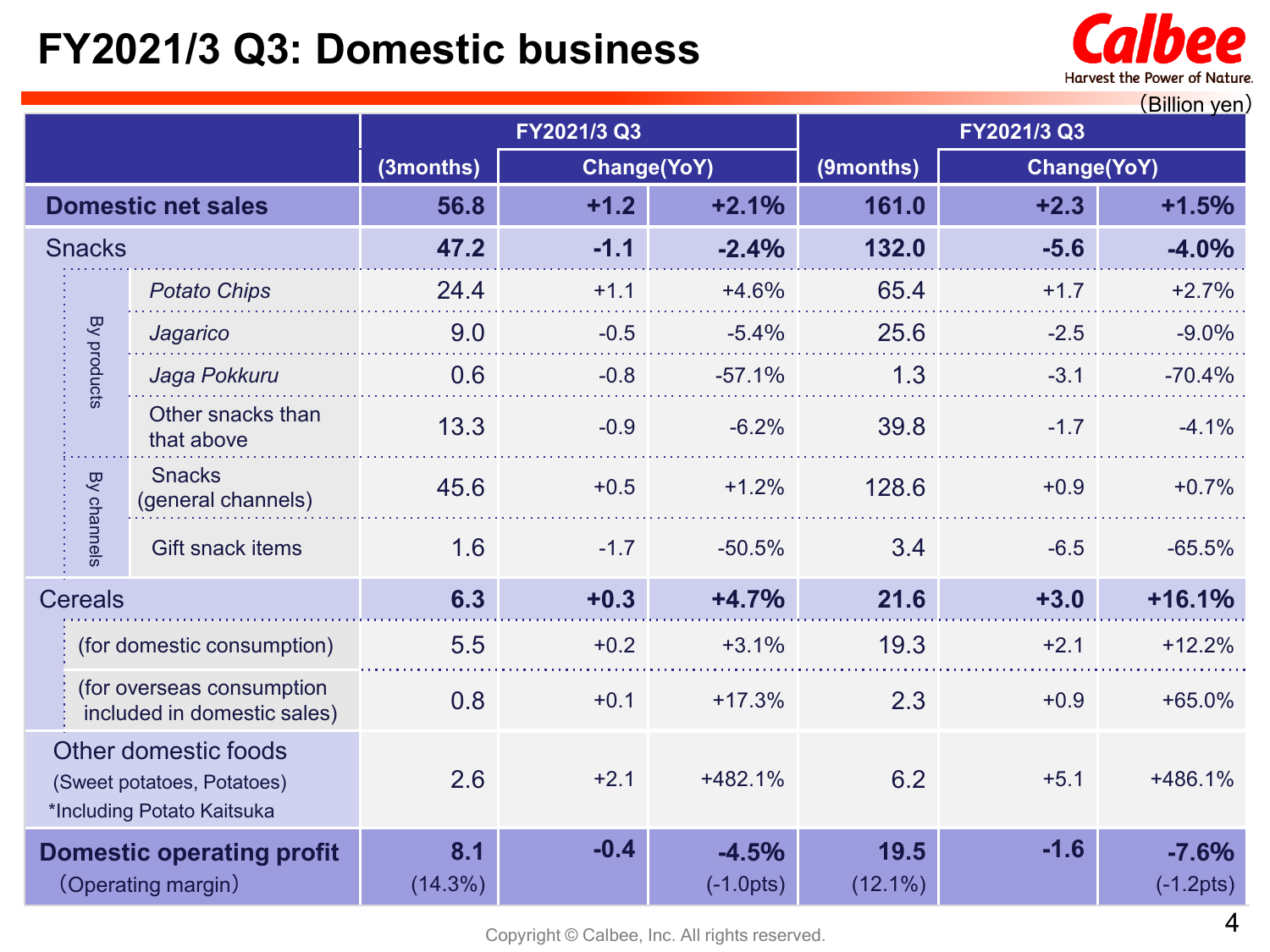# **FY2021/3 Q3: Domestic business**



5



\*Calbee, Inc. shipped products, nationwide

## **Q3 (3 months)**

## **Snacks**

# *■Potato Chips*

- ・Increased supplies through increasing the number of production shift, incorporated nesting demand
- ・Sales were driven by large bag products and *Kata-Age Potato*

## ■*Jagarico*

Weak sales continued due to lower demand for going out/from offices

### ■*Jaga pokkuru*

Sales fell again from Nov. on rise in COVID-19 cases despite temporary recovery in Oct. due to Go-To-Travel campaigns, sales activities at exhibition of products, etc.

### **Cereals**

■ Regular product *Frugra* was steady YoY

■ Strong sales continued for cereals with appeal in terms of health and nutrition such as *Frugra Less Carbohydrates* and *Granola Plus 'Protein-in'*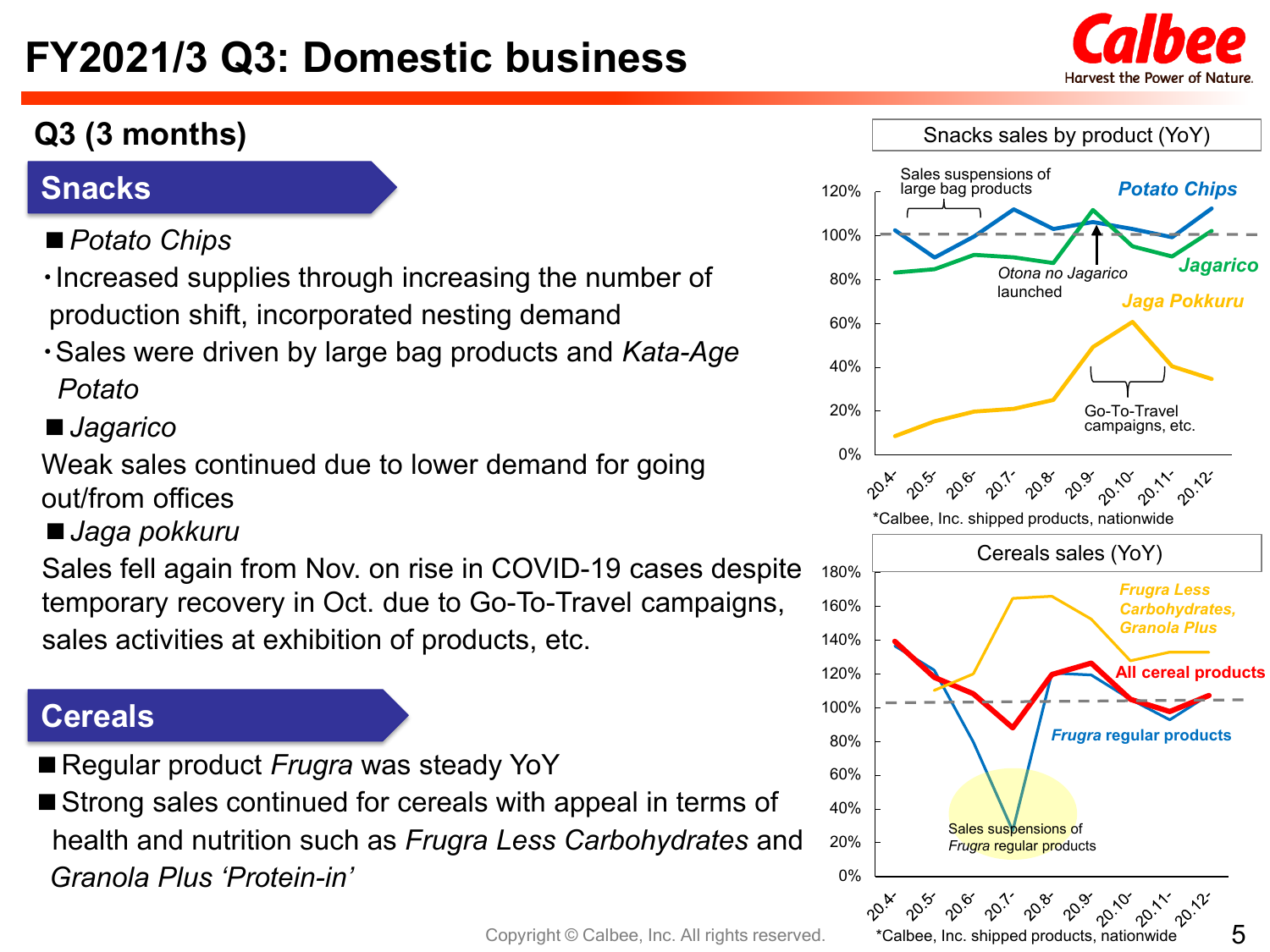# **FY2021/3 Q3 : Overseas business**



(Billion yen)

|                                                        | FY2021/3 Q3       |             |                          |                          | FY2021/3 Q3       |             |                          |                          |
|--------------------------------------------------------|-------------------|-------------|--------------------------|--------------------------|-------------------|-------------|--------------------------|--------------------------|
| <business by="" region="" results=""></business>       | (3months)         | Change(YoY) |                          | Change ex.<br>forex in % | (9months)         | Change(YoY) |                          | Change ex.<br>forex in % |
| <b>Overseas net sales</b>                              | $13.5$            | $+2.2$      | $+19.8%$                 | $+23.0%$                 | 40.2              | $+6.8$      | $+20.3%$                 | $+23.7%$                 |
| <b>North America</b>                                   | 3.4               | $+1.2$      | $+51.9%$                 | $+59.5%$                 | 10.9              | $+3.7$      | $+52.7%$                 | $+57.3%$                 |
| <b>Greater China</b>                                   | 3.9               | $+0.3$      | $+9.6%$                  | $+10.3%$                 | 11.8              | $+2.1$      | $+21.6%$                 | $+23.7%$                 |
| <b>United Kingdom</b>                                  | 1.6               | $+0.1$      | $+4.6%$                  | $+7.4%$                  | 4.9               | $+0.4$      | $+8.0%$                  | $+9.9%$                  |
| Indonesia                                              | 1.0               | $+0.1$      | $+8.9%$                  | $+13.4%$                 | 3.0               | $-0.4$      | $-12.3%$                 | $-6.2%$                  |
| Other regions                                          | 3.6               | $+0.6$      | $+19.6%$                 | $+22.2%$                 | 9.7               | $+1.0$      | $+11.4%$                 | $+15.0%$                 |
| <b>Overseas operating profit</b><br>(Operating margin) | 0.68<br>$(5.1\%)$ | $+0.59$     | $+600.6%$<br>$(+4.2pts)$ |                          | 2.33<br>$(5.8\%)$ | $+1.57$     | $+206.7%$<br>$(+3.5pts)$ |                          |
| <b>North America</b>                                   | 0.30              | $+0.71$     |                          |                          | 0.69              | $+1.10$     |                          |                          |
| <b>Greater China</b>                                   | 0.04              | $-0.28$     | $-87.1%$                 |                          | 0.69              | $-0.05$     | $\triangle$ 6.6%         |                          |
| <b>United Kingdom</b>                                  | 0.07              | $+0.10$     | -                        |                          | 0.13              | $+0.13$     | +2480.7%                 |                          |
| Indonesia                                              | $-0.08$           | $+0.04$     | -                        |                          | $-0.23$           | $+0.17$     |                          |                          |
| Other regions                                          | 0.35              | $+0.01$     | $+3.6%$                  |                          | 1.05              | $+0.22$     | $+26.6%$                 |                          |

|                                                                |           | FY2021/3 Q3        |          |                                               | FY2021/3 Q3  |             |           |
|----------------------------------------------------------------|-----------|--------------------|----------|-----------------------------------------------|--------------|-------------|-----------|
| $\leq$ Net sales by product $\geq$                             | (3months) | <b>Change(YoY)</b> |          |                                               | $(9$ months) | Change(YoY) |           |
| <b>Snacks</b>                                                  | 11.7      | $+2.2$             | $+23.6%$ |                                               | 34.6         | $+6.3$      | $+22.3%$  |
| <b>Cereals</b>                                                 | 1.8       | $+0.0$             | $+0.4%$  |                                               | 5.5          | $+0.4$      | $+8.8%$   |
| Cereals overseas real consumption                              | 2.6       | $+0.1$             | $+5.0%$  |                                               | 7.8          | $+1.4$      | $+21.0\%$ |
| (of which, overseas consumption included in<br>domestic sales) | 0.8       | $+0.1$             |          |                                               | 2.3          | $+0.9$      |           |
|                                                                |           |                    |          | Copyright © Calbee, Inc. All rights reserved. |              |             |           |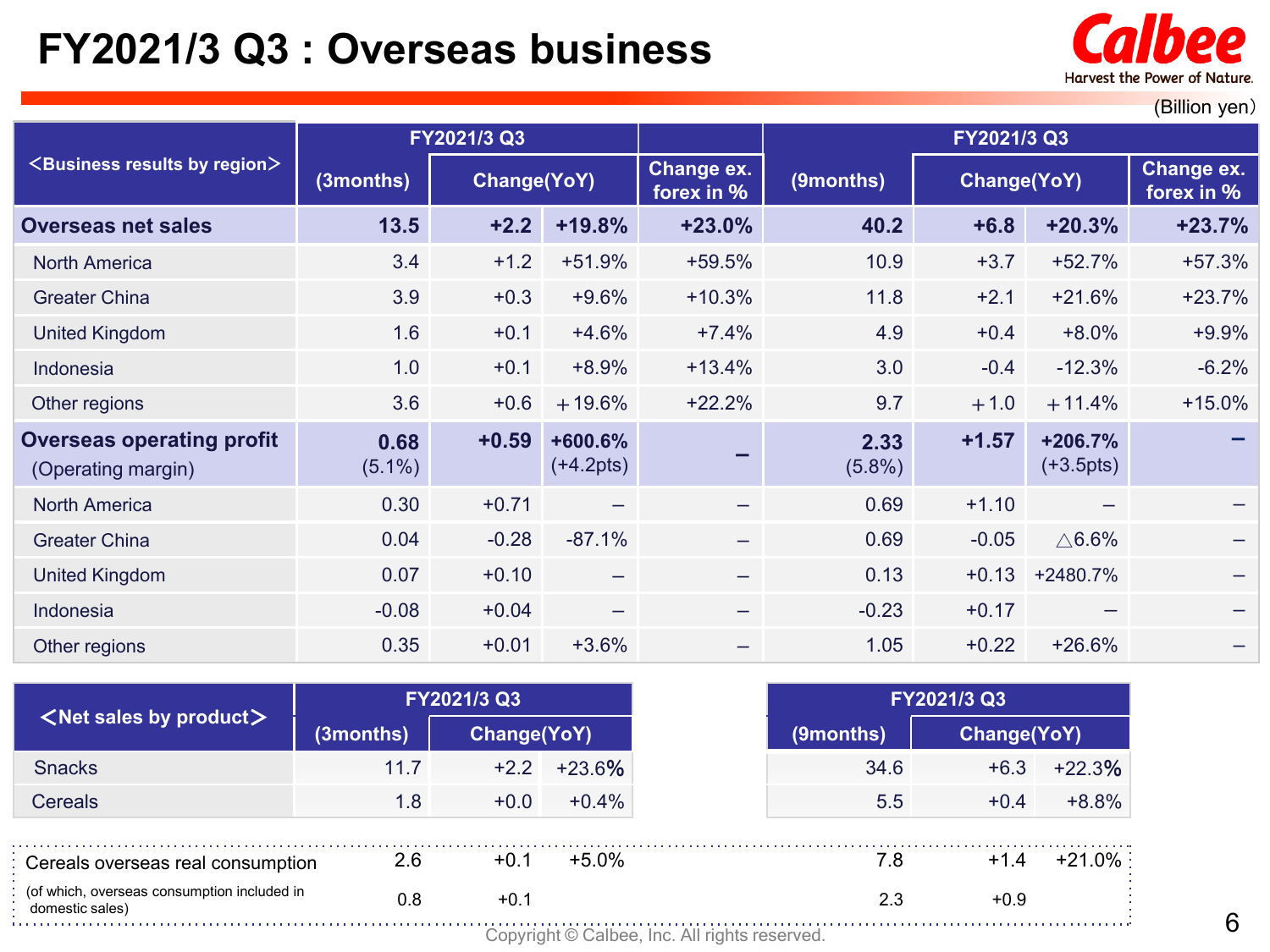# **FY2021/3 Q3 : Overseas business**

# **North America**

### **■Sales**

- ・Strong sales of Warnock PB products
- ・Continued strong sales for ethnic foods area (*Kappa Ebisen, Potato Chips, Jagarico*)
- ・Conducted Harvest Snaps promotion at a major customer

## **■Operating profit**

Profit rose on higher sales, cost reductions, etc.

# **Greater China**

### **■Sales**

(Snacks)

・Expanded product line-up of *Potato Chips*

・Expanded *Jaga Pokkuru* exports from Japan to help recovery from the decline in domestic gift snack items

(Cereals)

- ・In W11 (Singles' Day) competition sales rose while maintaining prices
- ・Demand weakened from Dec. because of sluggish market due to oversupply as a result of discounts by competitors

# ■ Operating profit

Promotional expenses rose on continuation of promotions leveraging KOLs, etc.



7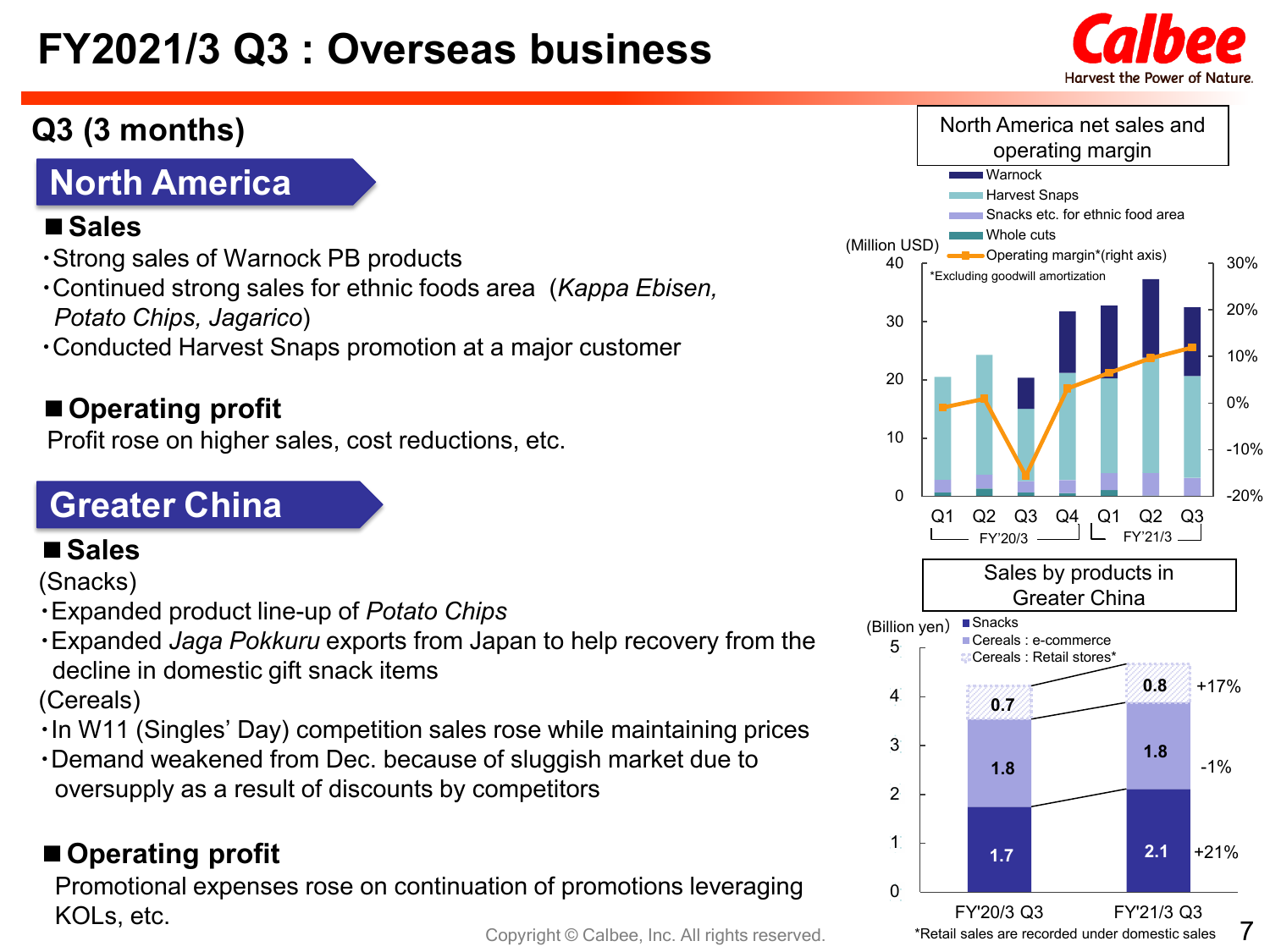# **FY2021/3 Q3 : Overseas business**



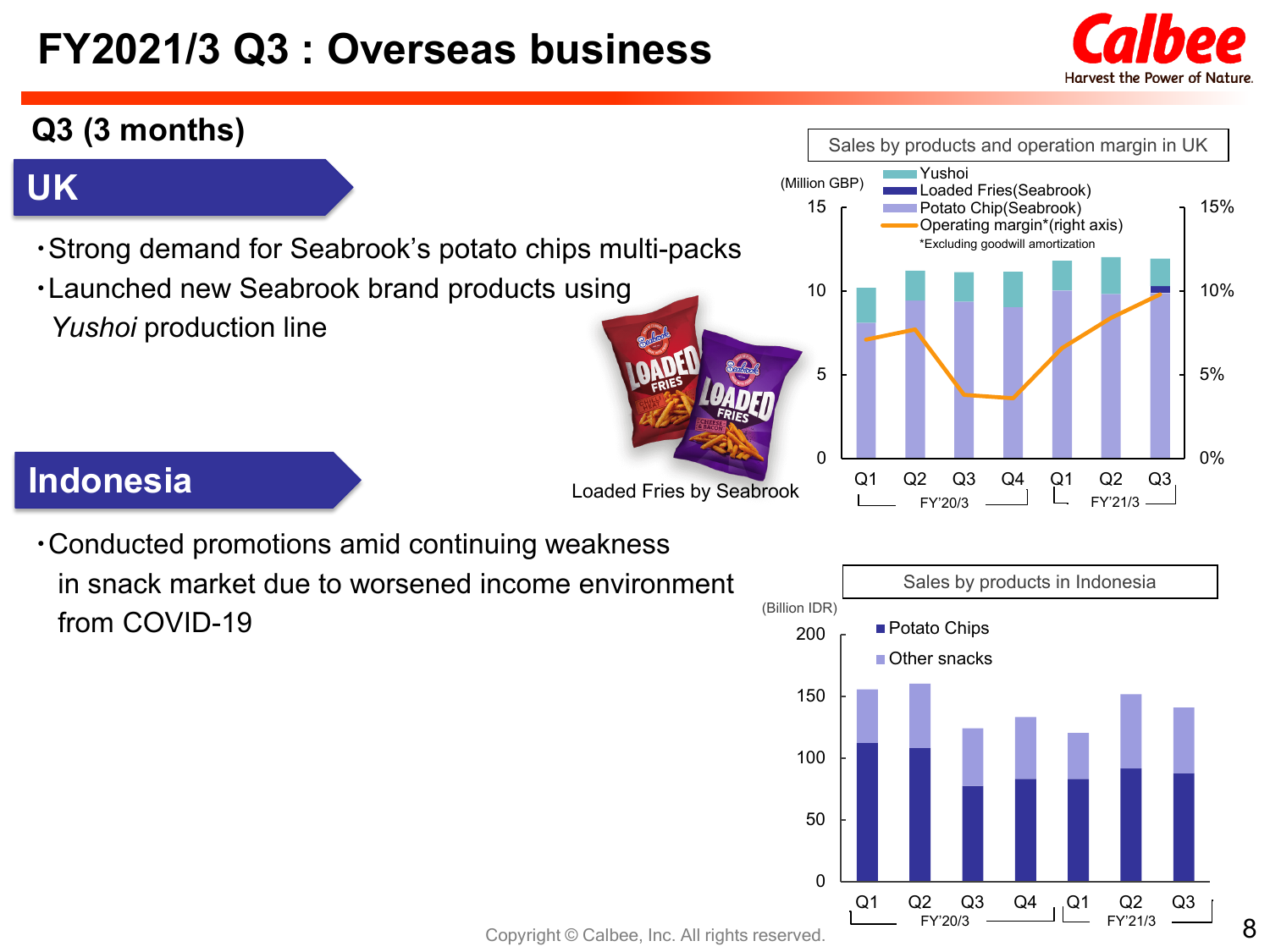# **FY2021/3 Q3 (3 months) : Factors increasing operating profit**

Harvest the Power of Nature



## **(3months)**

**FY2021/3 Q3 (3months)**

**【Domestic**Domestic] Sales: Impacted by decrease in gift snack items, but general channels rose Raw material costs: Improved upon last year's potato costs related poor quality Costs (excl. depreciation): Effect of lower production of gift snack items, etc. Selling costs: Gift snack items sales down affected in cost ratio and advertising expenses increased, despite promotion cost control Other SG&A expenses: Despite increased amortization of goodwill, curtailed expenses for travel and commuting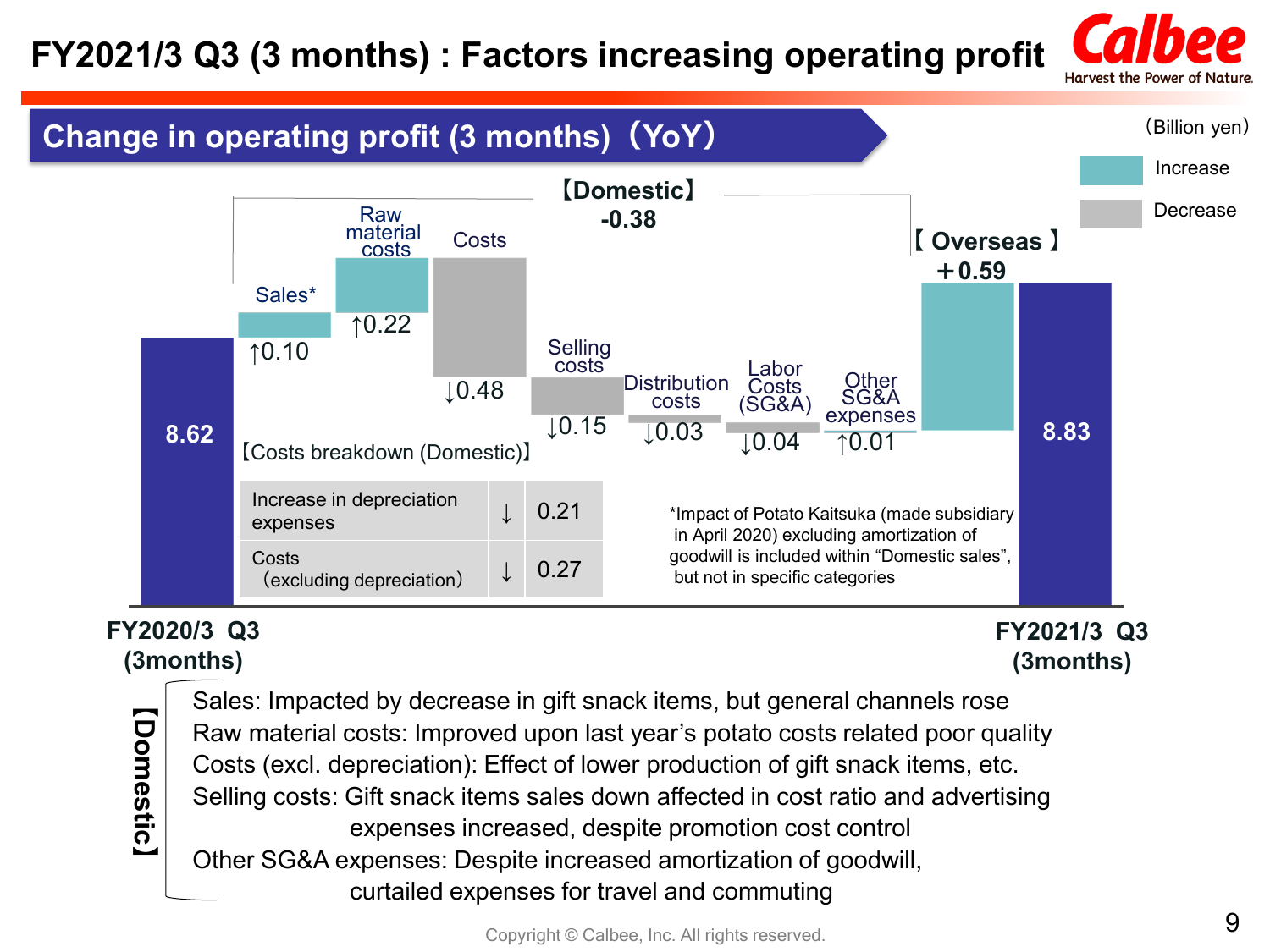# **FY2021/3 Q3 (9 months) : Factors decreasing operating profit**

Harvest the Power of Nature.

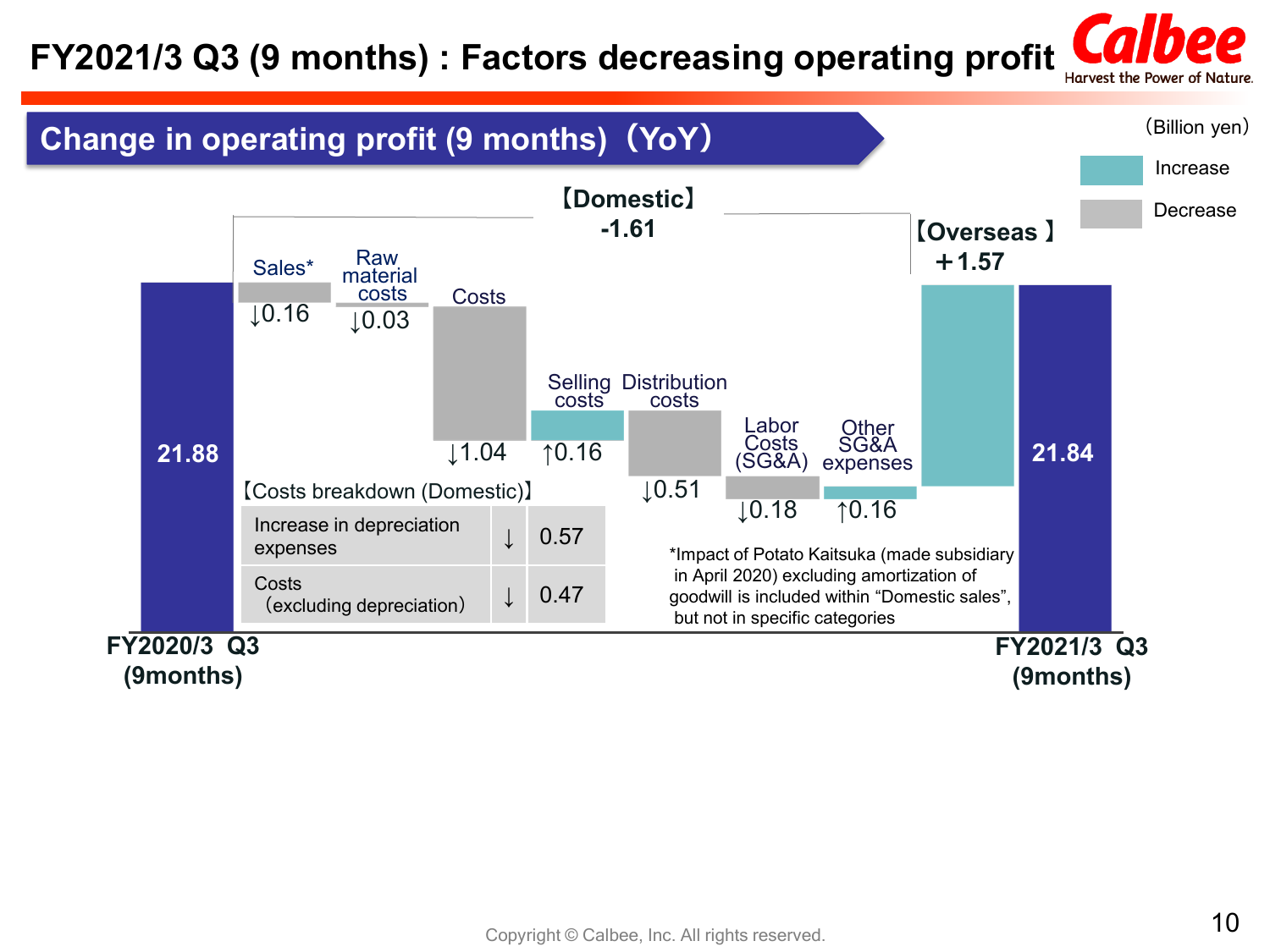

# **Reference material**

For detailed figures for sales by product, sales by overseas country/region, etc., please refer to FY2021/3 Q3 Supplementary Information. https://www.calbee.co.jp/en/ir/library/shiryou/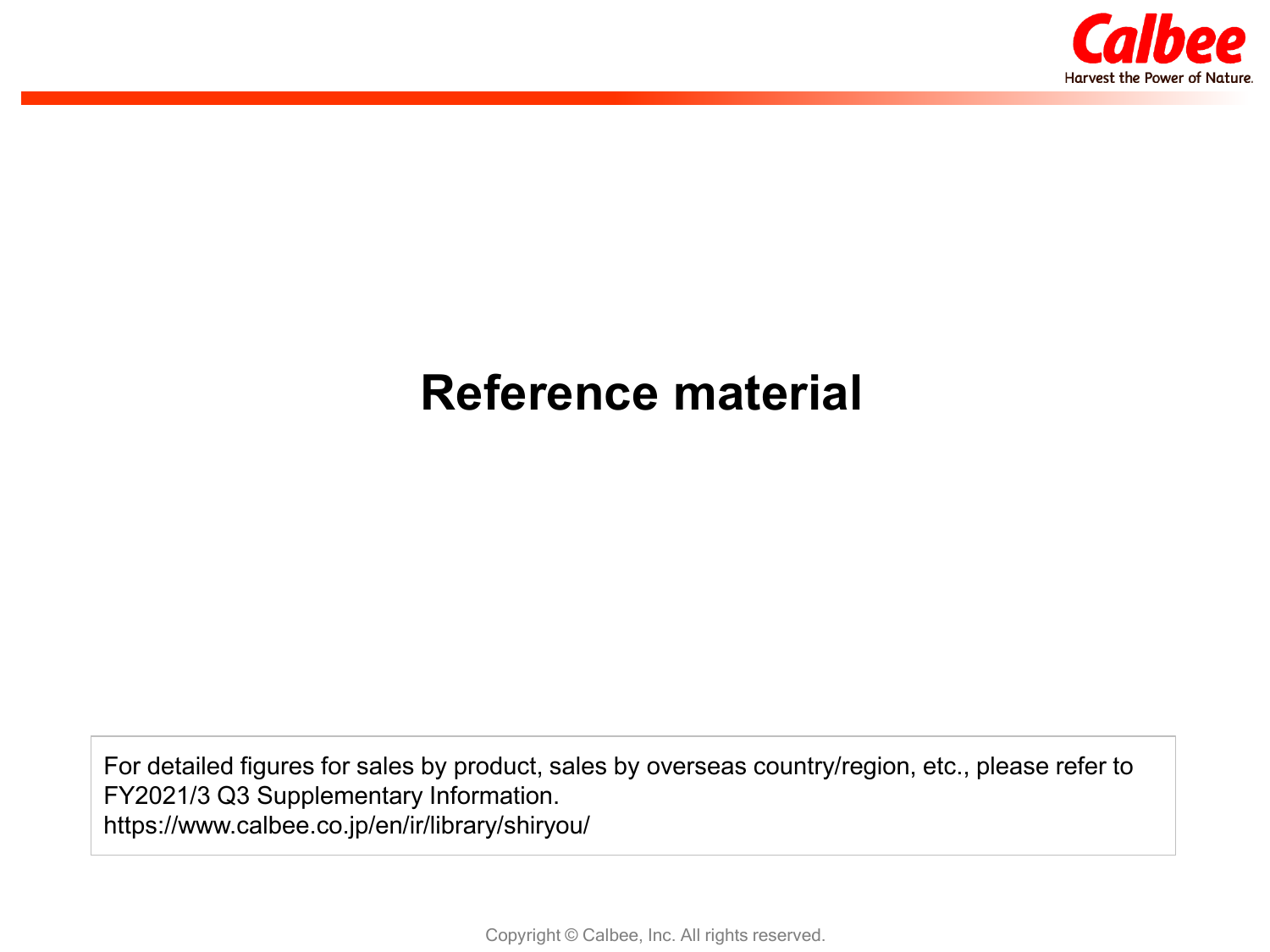# **Consolidated profit and loss statement**



| (Million yen)                                        |        |                                   |                        |                            |         |                                   |        |                            |
|------------------------------------------------------|--------|-----------------------------------|------------------------|----------------------------|---------|-----------------------------------|--------|----------------------------|
|                                                      |        |                                   | FY2021/3 Q3 (3 months) |                            |         |                                   |        |                            |
|                                                      |        | <b>Percent of</b><br>total $(% )$ | <b>YoY(%)</b>          | vs. Revised<br>$plan*(\%)$ |         | <b>Percent of</b><br>total $(% )$ | YoY(%) | vs. Revised<br>$plan*(\%)$ |
| <b>Net sales</b>                                     | 70,256 | 100.0                             | $+5.1$                 | 101.7                      | 201,203 | 100.0                             | $+4.7$ | 100.6                      |
| <b>Gross profit</b>                                  | 32,173 | 45.8                              | $+4.9$                 | 103.0                      | 89,388  | 44.4                              | $+3.1$ | 101.1                      |
| <b>SG&amp;A</b>                                      | 23,345 | 33.2                              | $+5.8$                 | 99.1                       | 67,546  | 33.6                              | $+4.2$ | 99.7                       |
| Selling                                              | 10,810 | 15.4                              | $+8.2$                 | 98.7                       | 30,650  | 15.2                              | $+2.2$ | 99.6                       |
| <b>Distribution</b>                                  | 4,931  | 7.0                               | $+3.0$                 | 101.5                      | 14,557  | 7.2                               | $+5.7$ | 100.5                      |
| Labor                                                | 4,925  | 7.0                               | $+6.5$                 | 98.5                       | 14,397  | 7.2                               | $+6.5$ | 99.5                       |
| <b>Others</b>                                        | 2,678  | 3.8                               | $+0.7$                 | 97.3                       | 7,941   | 3.9                               | $+5.3$ | 99.1                       |
| <b>Operating profit</b>                              | 8,827  | 12.6                              | $+2.4$                 | 115.0                      | 21,841  | 10.9                              | $-0.2$ | 105.6                      |
| <b>Ordinary profit</b>                               | 8,652  | 12.3                              | $-3.3$                 | 114.4                      | 21,401  | 10.6                              | $-1.7$ | 105.4                      |
| <b>Extraordinary loss</b>                            | $-125$ |                                   |                        |                            | $-204$  |                                   |        |                            |
| Profit attributable to non-<br>controlling interests | $-60$  |                                   |                        |                            | $-482$  |                                   |        |                            |
| Net profit**                                         | 5,825  | 8.3                               | $-0.6$                 | 116.7                      | 14,048  | 7.0                               | $-4.3$ | 106.3                      |

\* Revised plan as of Q2 of FY 2021/3

\*\* Profit attributable to owners of parent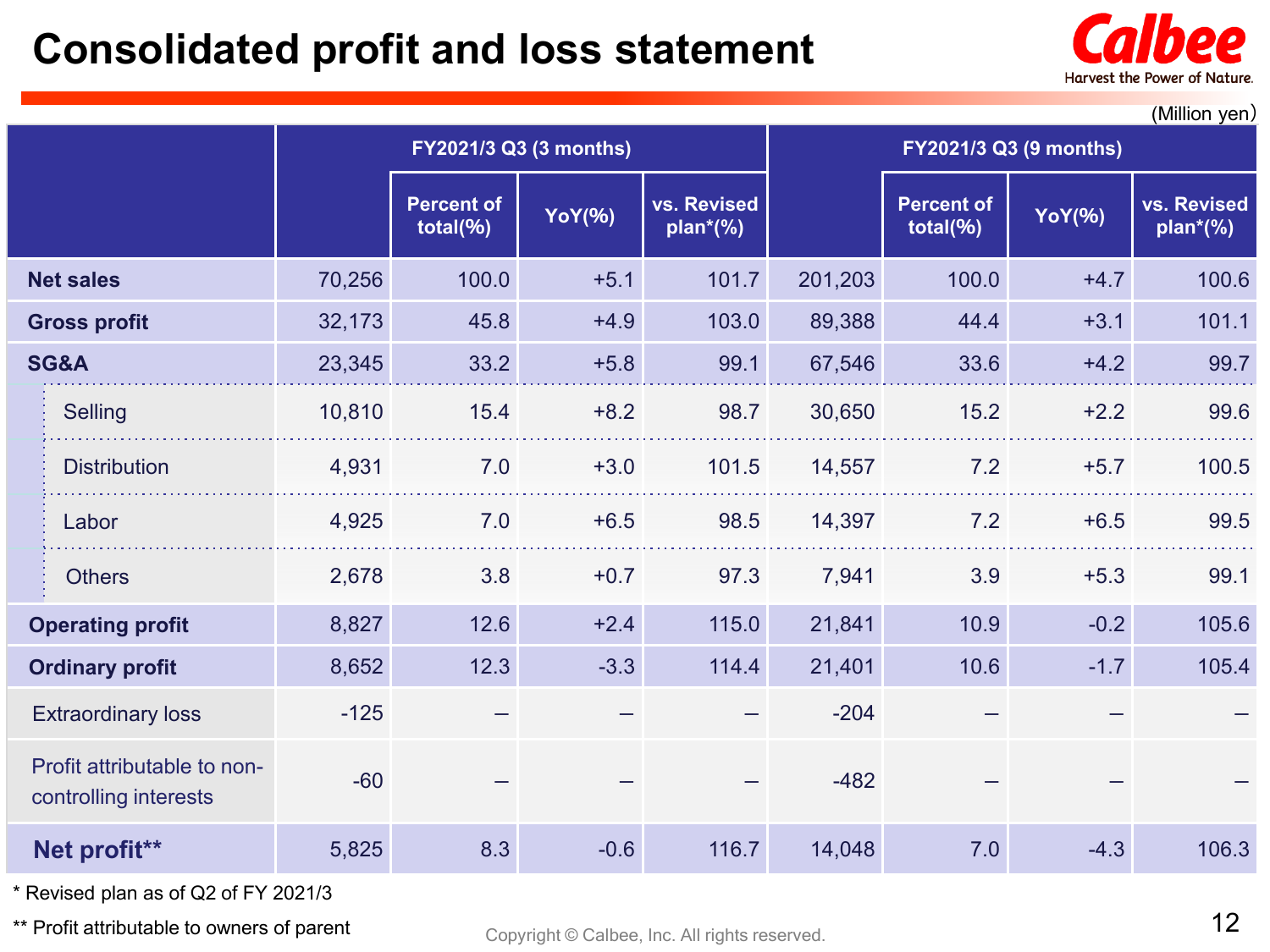# **Domestic business**



Market share\*